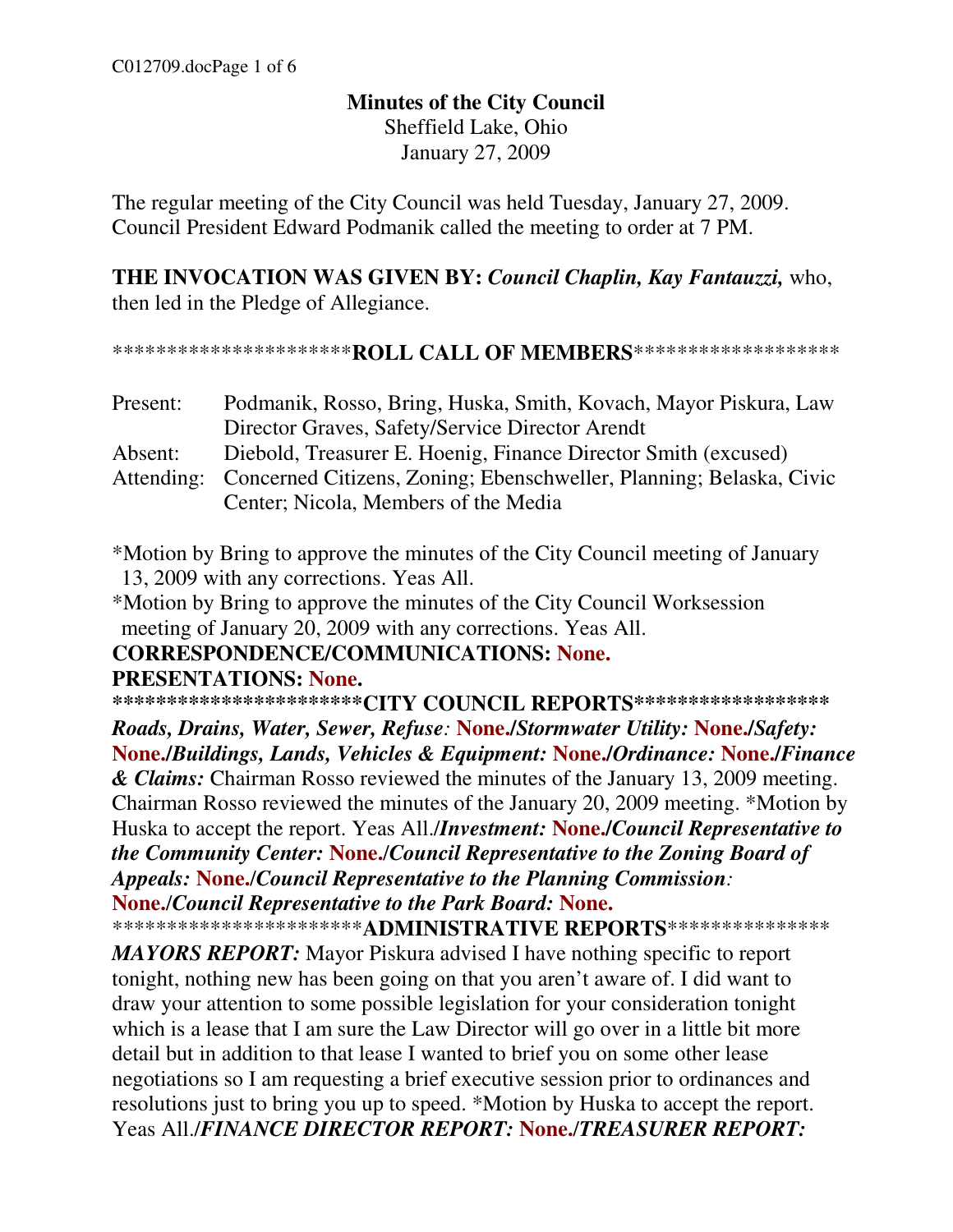#### C012709.docPage 2 of 6

**None.**/*SAFETY/SERVICE DIRECTOR:* Safety/Service Director Arendt reported I would like to report on the new maintenance building. The gas lines were finished Friday, the electric is finished, the garage door is obviously up. We are ready to start a small build-out in there before we actually move everybody over. We have a couple little sections to build an office and a restroom and a shower and we will probably start that next week and we should be ready to move in two to three weeks. Depending on the weather, we could be in sooner. Councilman Rosso asked how many plows we have working tonight or tomorrow morning, whenever the snow really does come. Service Director Arendt answered we have 2 large and 1 of the smaller ones. The  $3<sup>rd</sup>$  one is out because of the hydraulics for the blade to turn it back and forth completely shattered off but we can put it in the angle and we can do Lake Road and Lake Breeze, the straight roads and we will have an experienced operator to handle that which will probably be Pat but if we need  $3 - 3$ are available plus the other one is now back in service which wasn't in service last year. Councilman Rosso asked the one that you referred to as the smaller one or a bigger one? Service Director Arendt answered I don't know the size of it, it is just a little smaller then the blue one. Councilman Rosso stated I thought you said that there were 2 large ones that were working and 1 small one. Service Director Arendt answered 2 large ones working fine, 1 small one working fine. Councilman Rosso asked does the small one do a street though? Service Director Arendt answered to do side streets and we have the ability for the  $3<sup>rd</sup>$  large one. \*Motion by Huska to accept the report. Yeas All./*LAW DIRECTOR REPORT:* Law Director Graves advised on the following:

*Demolition Board* – still waiting to get a list together for the nuisance properties to recommend for repair or demolition. One update on the property on Mapleview that was to be conveyed to the city, unfortunately I did read in the paper that the owner did pass away. So we will have to wait and see if that does end up getting conveyed to the city or if we end up having to deal with the probate issue on that. *Civil Service* – as you can see by the agenda, the Civil Service Commission has scheduled their next meeting for Wednesday, February 4 at 5 pm and I will keep Council apprized of the goings-on there.

*Legislation* – in addition to the 2 on the agenda, the appropriations and the second reading on the grass cutting billing ordinance. If Council so chooses they could add the piece of legislation the Mayor eluded to which is a lease modification for the Dollar General store. The Dollar General which is actually Dolgencorp, that lease expires in April and we have been in negotiations with them and this is what I consider a pretty good modification. It involves a significant increase in there rent and I would encourage Council to consider passage and I will be happy to answer any questions. In addition to that, we have made proposals to Rite Aid – we are in negotiations with them and also a couple of other tenants. The Post Office has exercised their renewal option through 2016. So the Post Office is locked in for at least another 10 years, they are not going anywhere. We will be talking with the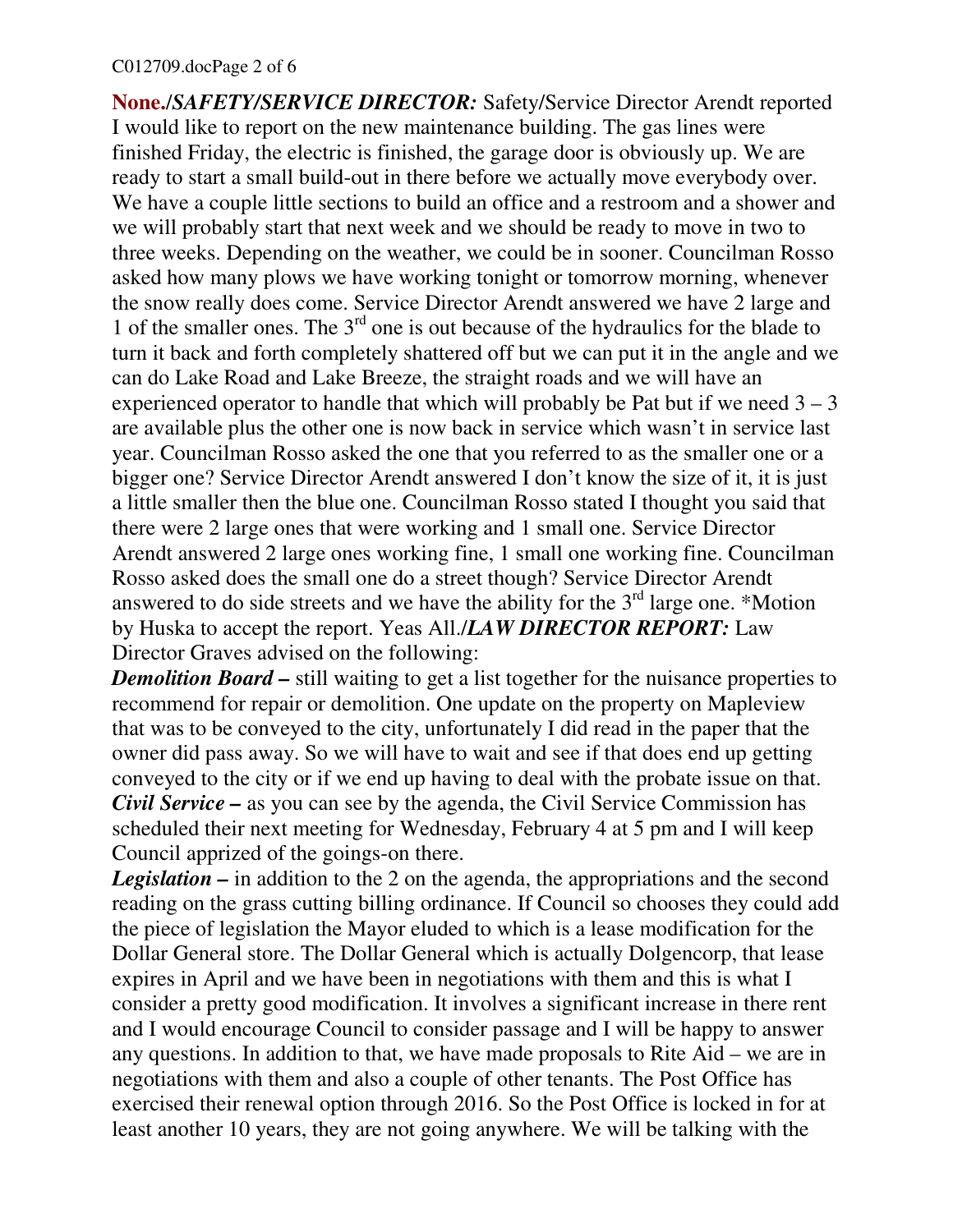Bank and the Bowling Alley and the rest of the tenants. \*Motion by Huska to accept the report. Yeas All.

### *CITIZENS COMMENTARY*:

*Debbie Belaska, 4014 East Lake Road* stated Mayor you are doing a fantastic job and all of you have. You made all the right decisions, you are really turning this city around, it is really a positive attitude. I know people come up to me and say you did a good job – it wasn't me, it wasn't me. It was a group of people coming together to turn this around but it was your vote, it was the Mayor and David Graves and the Finance Director that went out and went in front of you people to make all the right decisions. This city is doing a big turn around Mayor, you are doing a fantastic job. You are going above and beyond, I am glad to see this city making progress after 17 years living here. I mean it is a pleasure to be in this community, it is a joy. It is nice to see that our taxes are really going to work here and I mean you are getting paid a little bit of money, these are jobs that you come in here and you have to hear all the gripes and that. I am sorry that there is not a lot of other people coming up to you and I hope they do because we had a group of people here that were ready to stomp the whole place – it is too bad we can't get a group of people in here to say thank you. You are doing a fantastic job, everybody is quick to complain but not everybody is quick to say thank you. So on behalf of those people who don't want to come here and say that, I would like to say thank you on their behalf too – I appreciate it and I am sure they do because they have told me so the word needs to get out to all of you.

*Dan Erdei, 4015 Tennyson* stated with regards with these developers, are you guys going to draw something up or have an ordinance or something where we are not going to get stuck like we did the last 50 years with a plaza that is rundown and you can fine them all you want and they are just going to laugh at you and just stick it to us. Mayor Piskura answered we have actually discussed this at length and the idea is that the city doesn't want to own and run a shopping center. We are either going to lease or sell the land and if we lease the land, there will be conditions in the lease. If we sale the land, we want to put covenants in the deed. So yes we want to protect the city from this ever happening again. Mr. Erdei continued on these BFI containers, I work in all sorts of towns you know and some love them to death and some hate them. So is that extra money worth it or are you going to have a community, like a vote going on or get community input in on it before you guys jump on it – before this little trial starts? Service Director Arendt answered we will have Dave Kidder from Allied Waste come and that will be announced in the paper for Council or whatever and he will explain the purpose of the pilot program. Now it is mandated by the County for us to continue getting our Solid Waste grant money, that we have to have a pilot in by the year 2010. We have pick 900 homes within the city to do that. You have to keep the pilot program for 2 years, if you chose after 2 years to go back to the old way then you can do that. Their reasoning behind it is that it is going to help keep their costs down. You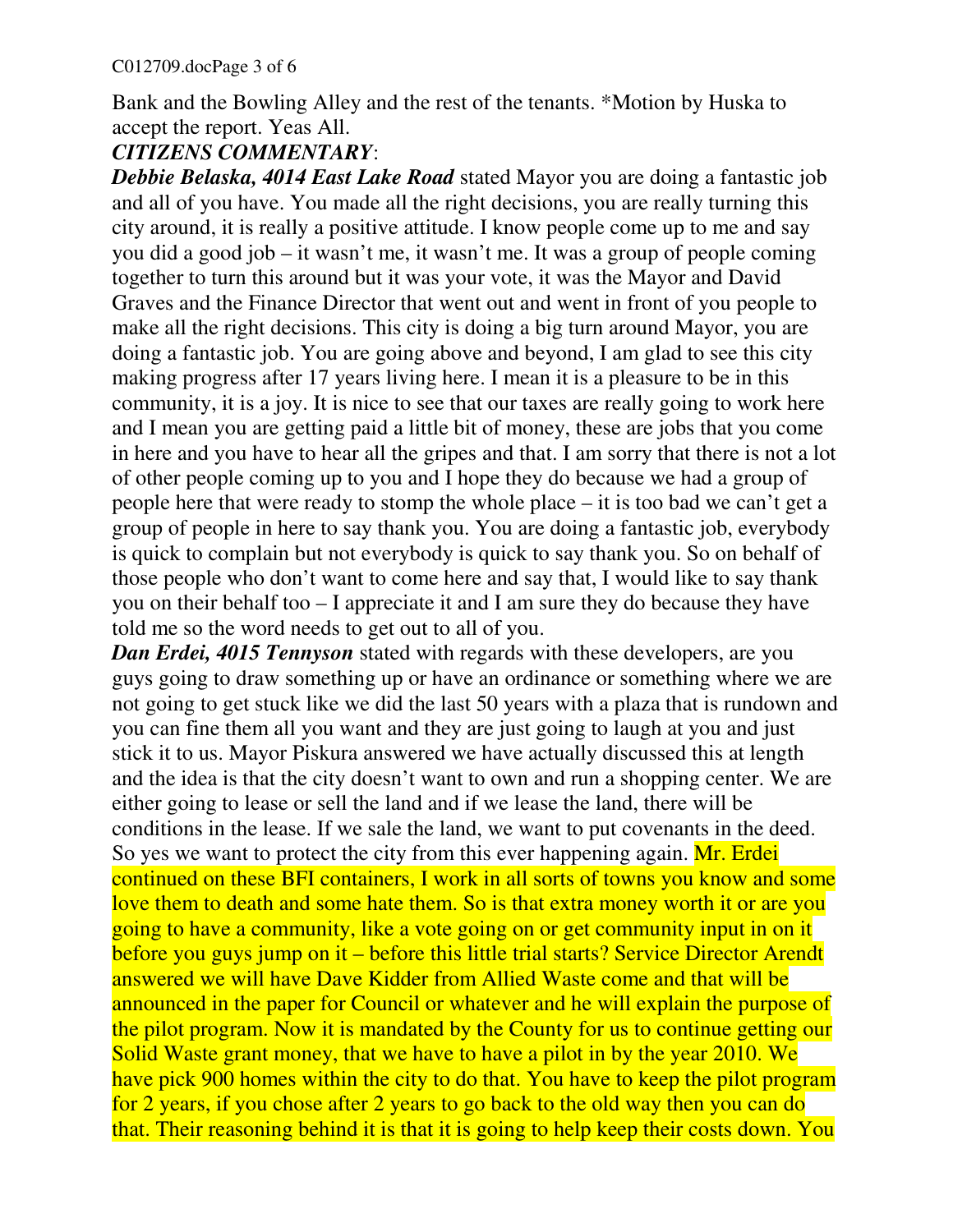#### C012709.docPage 4 of 6

will have to listen to his explanation but the county put us in a bind. We don't have a choice, if we want to continue getting that Solid Waste money – we had better have a pilot program and if we only have to keep it 2 years, I would rather have something like that happen then lose the Solid Waste grant money. But that obviously would be up to the Mayor and the Council, not me. President Podmanik asked can we expect a time frame of when we will see that presentation? Service Director Arendt answered I am hoping at next Council, he was scheduled to come in last week but an emergency came up and he is supposed to give me a call and I want him here by next Council meeting because I don't want us to go into September or October and then all of a sudden be forced into a decision. I would like us to have many, many months to contemplate this. Mr. Erdei continued I see that Erie Outfitters wants to sell firearms which I have no problem with that, we want to keep a business in this town and support them and I didn't really get to look at it real good but there is nothing in the law in this city that says you can't is there? Law Director Graves answered the issue was in order for them to get their federal licensure I believe, they wanted to check and see if there were any local restrictions and in looking through the ordinance in fact there was an ordinance and I think it goes back to the 70's that says that no one will be allowed to be a firearms dealer in the city without first obtaining a license from the Police Department and in discussions with them, the Police Department doesn't have any type of application or license that they have used in the past. So the question was is that something that we want to keep on the books and draft something or is that something that would consider just repealing and not having any local control over. I believe the general consensus was that we were going to keep that book and create a local application and license for anyone that wanted to sell firearms in the city. Councilman Elliott advised I would like to add that to my agenda under Ordinance so that we can discuss it.

*Debbie Belaska, 4014 East Lake Road* advised I invited Dave here, Dave has been trying to get here and he is one of our businessmen in this community and Dave and I were talking and I know that everybody – you know we have flyers like from St. Thomas that put like the names of our businesses and that. We were saying when people move in because now the houses maybe will get a turn around and that, maybe have a list of all our businesses that is in this community and when somebody moves into a home or something have flyers for all the businesses so that the people who are moving in won't shop somewhere else and we can try to keep these businesses up and running in our own community. You know like a list of what is here, you know Dave's vacuum, the restaurants, the bars, whatever anybody is interested in so they are familiar when they move into our community maybe. I know that some have welcome wagons and all that and I know that is expensive but if we could have some type of flyer that says all the businesses and try to keep people patronizing in our community so that we don't have people running off somewhere else. You know maybe even at the Apple's, wherever or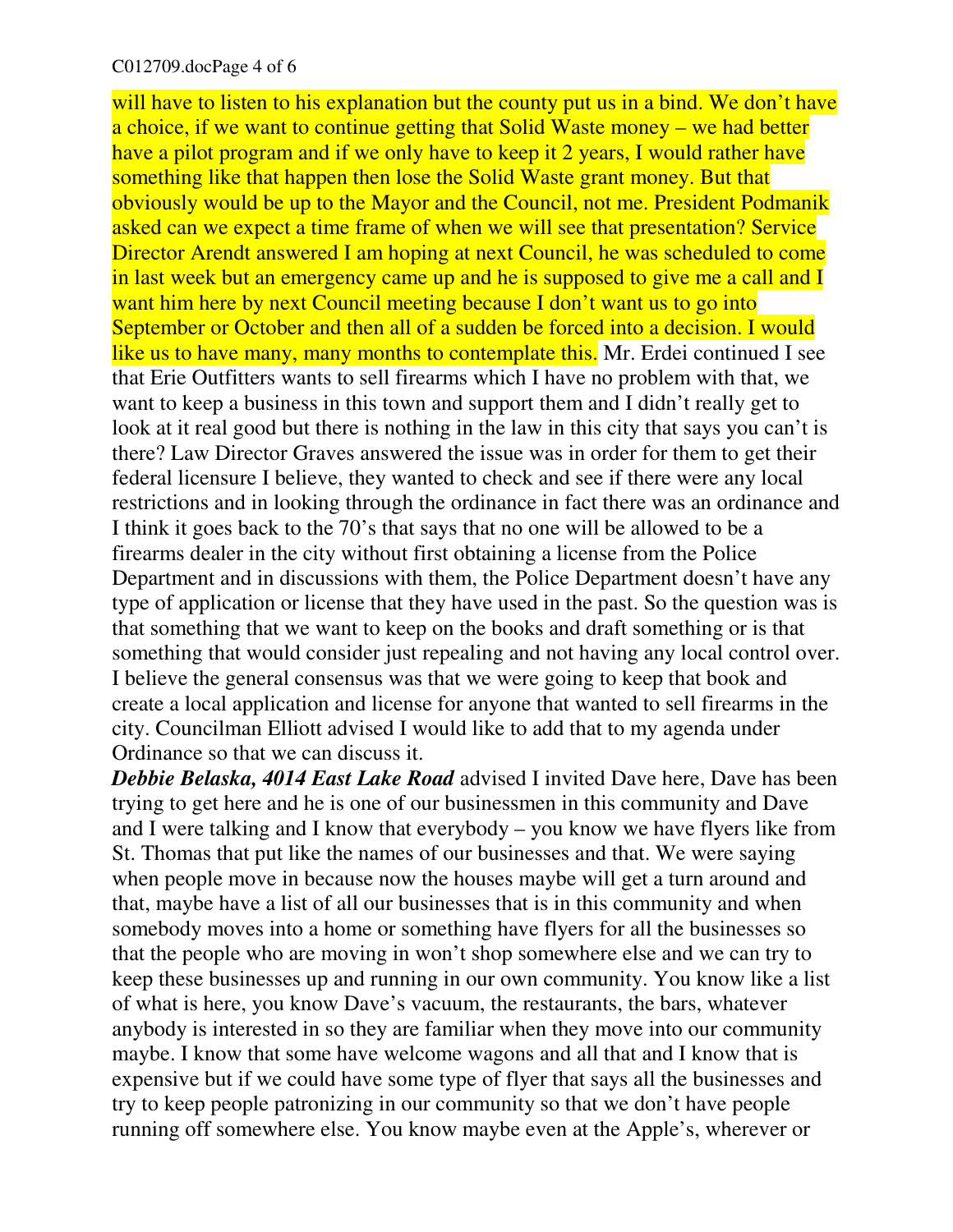come here when they stop here and they are new or they are checking down at the Building Inspectors or getting something and we could go here is all the businesses in our community – you know a little flyer, 10 cents to run off all the businesses and that but 10 cents might make a big difference in our community on saving businesses and making people aware that these businesses exist in our town and not go back to where they were shopping – keeping our money in this community. Service Director Arendt advised Bill Gardner and I have been talking about that last week and we are actually getting prices on, it is funny that you brought it up because we are working with the Visitors Bureau on something as well. Avon Lake Press John Edwards advised I spoke with Gregg Lewis at Erie Outfitters and Gregg is not intending to stock in firearms.

*UNFINISHED BUSINESS:* **None./***NEW BUSINESS:* \*Motion by Huska to amend the agenda to include Council#006 to tonight's agenda. ROLL CALL TO AMEND THE AGENDA: Yeas All – Elliott, Kovach, Rosso, Bring, Huska, Smith. \*Motion by Bring to go into an executive session for the purpose of sale or lease of public property. ROLL CALL TO GO INTO EXECUTIVE SESSION: Yeas All – Bring, Smith, Kovach, Rosso, Huska, Elliott.

\*Motion by Bring to return to regular session. ROLL CALL TO RETURN TO REGULAR SESSION: Yeas All – Bring, Rosso, Huska, Smith, Kovach, Elliott. Law Director Graves advised let the record reflect that the City Council of Sheffield Lake did adjourn into executive session to consider the sale or lease of public property.

# *ORDINANCES AND RESOLUTIONS:*

- 1.) Council#003 SECOND READING an ordinance amending section 561.02 of the codified ordinances of Sheffield Lake regarding cutting of grass and weeds by municipality.
- 2.) Council#005 EMERGENCY an ordinance providing for the establishment and increase and decrease of certain funds within the annual appropriations ordinance of the City of Sheffield Lake, Ohio and the declaring of an emergency.

\*Motion by Huska for SUSPENSION OF RULES:

 ROLL CALL FOR SUSPENSION OF RULES: Yeas All – Rosso, Huska, Kovach, Bring, Elliott, Smith.

\*Motion by Huska for ADOPTION:

 ROLL CALL FOR ADOPTION: Yeas All – Huska, Bring, Kovach, Elliott, Smith, Rosso.

## **Ordinance Passes#4-09**

3.) Council#006 – EMERGENCY – an ordinance authorizing the Mayor to enter into a lease modification agreement with Dolgencorp, LLC (Dollar General) for the lease of store space located at 4128 East Lake Road, and the declaring of an emergency.

\*Motion by Huska for SUSPENSION OF RULES: